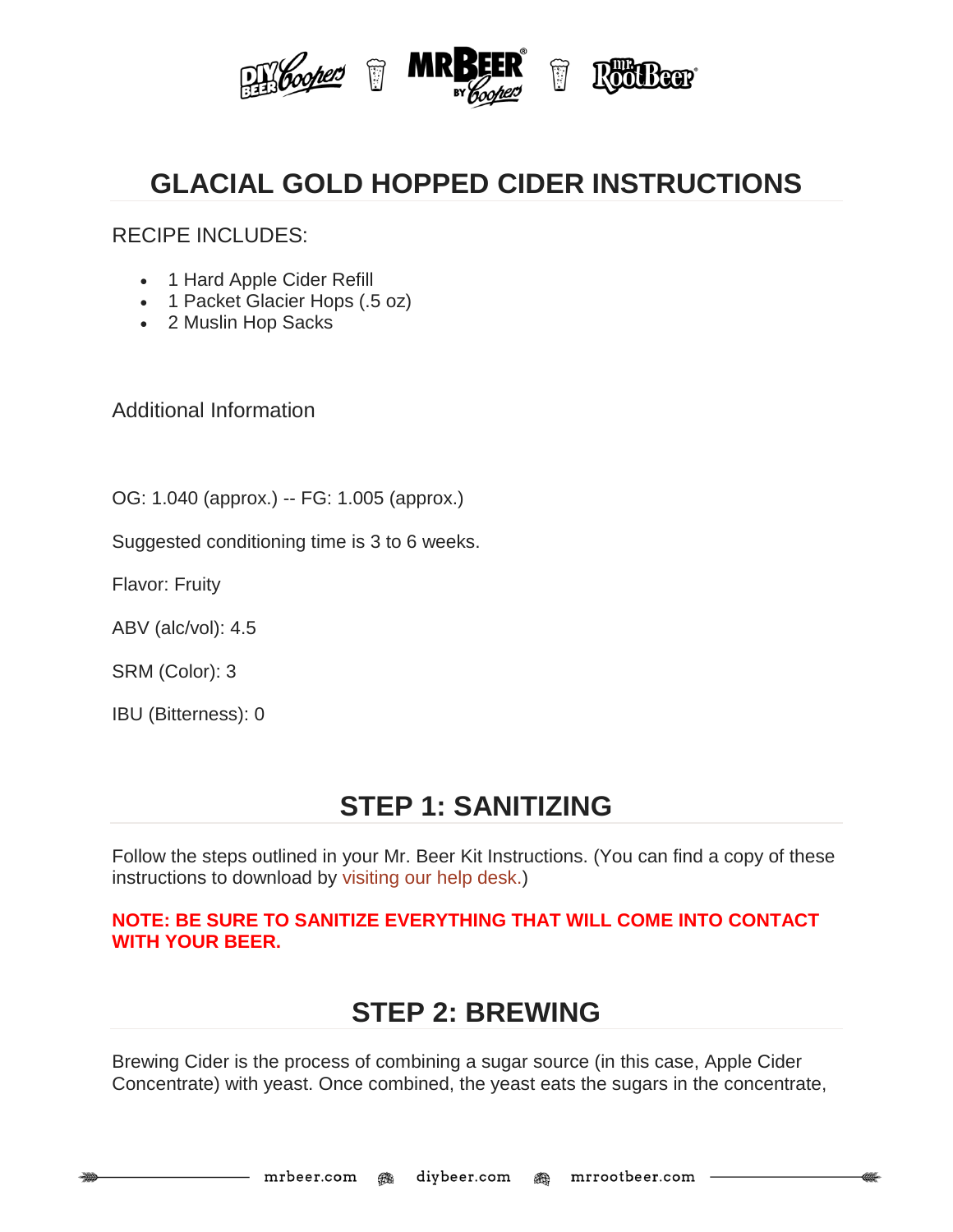

producing alcohol and carbon dioxide (CO2). This process is called fermentation.

- 1. Using the sanitized measuring cup, pour 4 cups of water into your clean 3 quart or larger pot and bring to a boil, then remove from heat.
- 2. Open the bottles of cider concentrate and pour the contents into the hot water. Stir until thoroughly mixed. This mixture of unfermented cider is called "must".
- 3. Place HALF of the Glacier pellet hops into a hop sack tying it closed, then trim away excess material, and add hop sack to the hot cider mixture. Refrigerate the other half.
- 4. Fill keg with cold water to the #1 mark on the back.
- 5. Pour the cider mixture into the keg, including the hop sack, and then bring the volume of the keg to the #2 mark by adding more cold water. Stir vigorously with a spoon or whisk being careful not to scrape the sides of the fermenter.
- 6. Sprinkle the provided yeast into the keg, then screw on lid. Do not stir.
- 7. Put your keg in a location with a consistent temperature between 65° and 76° F (20°-25° C) and out of direct sunlight.
- 8. After approximately 24 hours after adding the yeast, you will be able to see the fermentation process happening by shining a flashlight into the keg. You'll see the yeast in action in the must. The liquid will be opaque and milky, you will see bubbles rising in the liquid, and there will be bubbles on the surface.
- 9. After 1 week of fermentation, sanitize the 2nd hop sack in boiling water for a few minutes, then add the rest of the Glacier hops to the sanitized hop sack and quickly add to the fermenter (Do not leave the lid open for too long). This technique is called "dry-hopping".
- 10.Ferment for an additional 7-14 days (14-21 days total).

Your fermentation will usually reach its peak in 2 to 5 days (this is also known as "high krausen"). You may see a layer of foam on top of the must, and sediment will accumulate at the bottom of the fermenter. This is totally normal. Complete fermentation will take approximately 2 weeks.

After high krausen the foam and activity will subside and your batch will appear to be dormant. Your beer is still fermenting. The yeast is still at work slowly finishing the fermentation process.

# **STEP 3: BOTTLING AND CARBONATING**